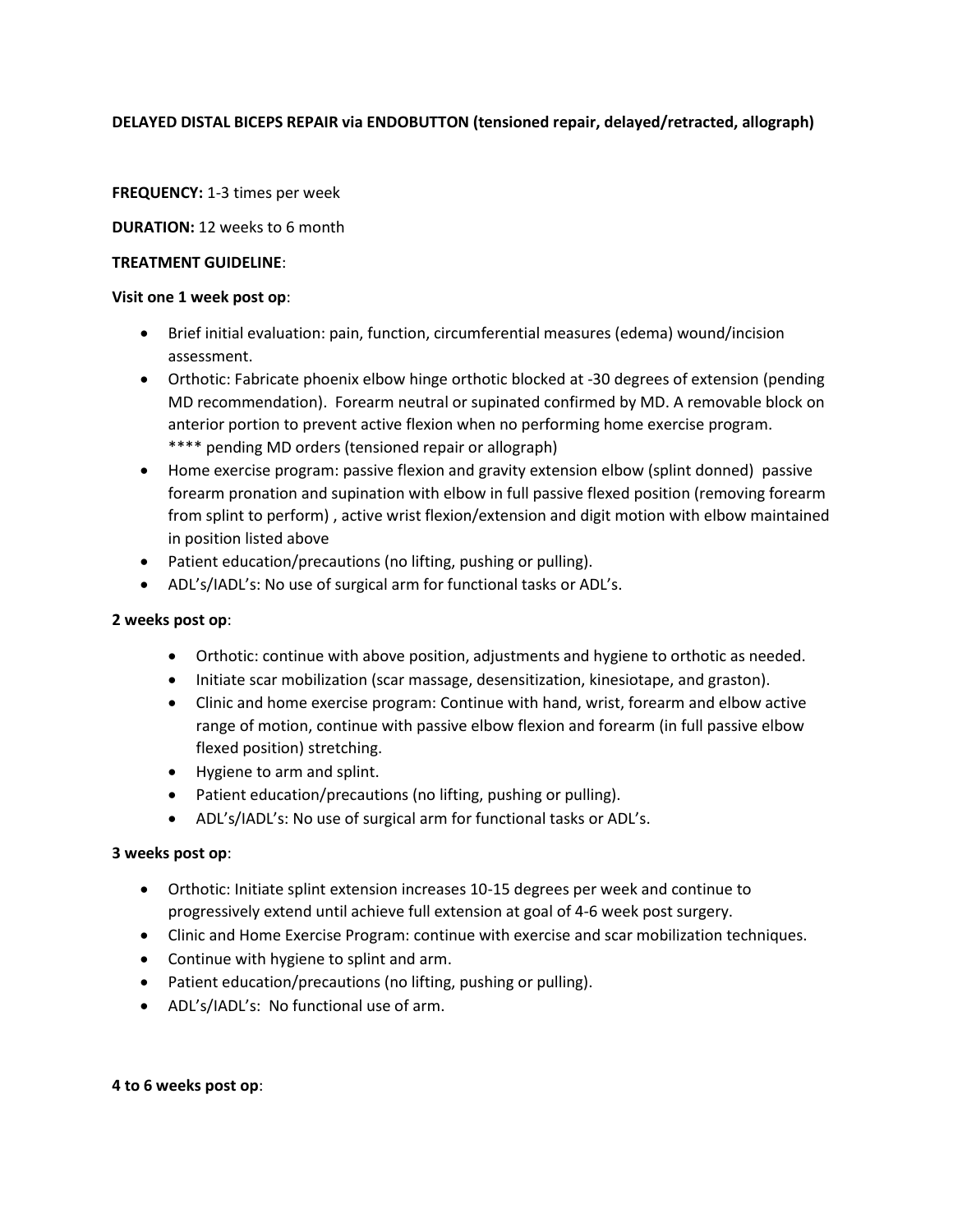- Orthotic: Discharge orthotic vs unlocking pending the ability to achieve full extension, MD approval and patient compliance level ability to adhere to precautions.
- Clinic Home Exercise Program\*\*\*\*If performing PROM program pending MD approval initiate active range of motion of elbow and forearm.
- Continue with scar mobilization (adding modalities as appropriate) and range of motion exercises
- Patient education/Precautions: no lifting greater than 1 #, no push or pulling.
- ADL's/IADL's: Light ADL's are permitted and functional activities to encourage range of motion and functional UE use.

## **6-8 weeks post op**:

- Continue with range of motion exercises, scar mobilization techniques and functional tasks in clinic.
- Clinic and Home exercise program: Initiate light weighted stretches and gentle mobilization (pending MD approval), initiate biceps eccentric loading; triceps and shoulder Isometrics; initiate light grip and wrist strengthening.
- Patient education/precautions: Continue with lifting restriction of no greater than 1#.
- ADL's/IADL's: no restrictions with ADL's and self care.

# **8-12 weeks post op**:

- Clinic and Home exercise program: continue with above clinic program.
- (if full range of motion) Initiate light elbow strengthening (theraband/light dumbells) pending MD approval.
- BTE for light functional strengthening if appropriate (based on patient's return to work, sport or general return to activities goals/needs).
- Fit for work, functional lifting progression and core strengthening.
- Patient education/precautions: Avoid elbow extended lifting and forceful forearm rotation tasks.
- ADL's/IADL's : No restrictions with self care, no sporting activities, heavy yard work, return to work is MD directed based on demand level.

# **4-6 months post op**:

-Physician directed return to full activity. Lifting restrictions per MD.

## **REFERENCES:**

- Ni jj, Auerbach, D. M. Intramedullary Cortical Button Fixation of Distal Biceps Tendon Rupture: Long- Term Patient Outcomes" . Acta of Shoulder and Elbow Surgery Oct-Dec 2016; 1 (1): 20-26.
- Stockton, D. ; Tobias, G. ; Pike,J. ; Daneshuar, P.; Goetz, T.; Supination Torque Following Single Vs Double Incision Repair of Acute Distal Biceps Tendon Repair. Journal of Shoulder and Elbow Surgery P2371-2378 published online Oct 13, 2019.
- Edwin; E. S. jr., Tisdale, A. ; Kositka, K. ; Is Therapy Necessary After Distal Biceps Tendon Repair? Hand Sept 11, 2008 DOI.org/10.1007/s 11552-0089129-8.